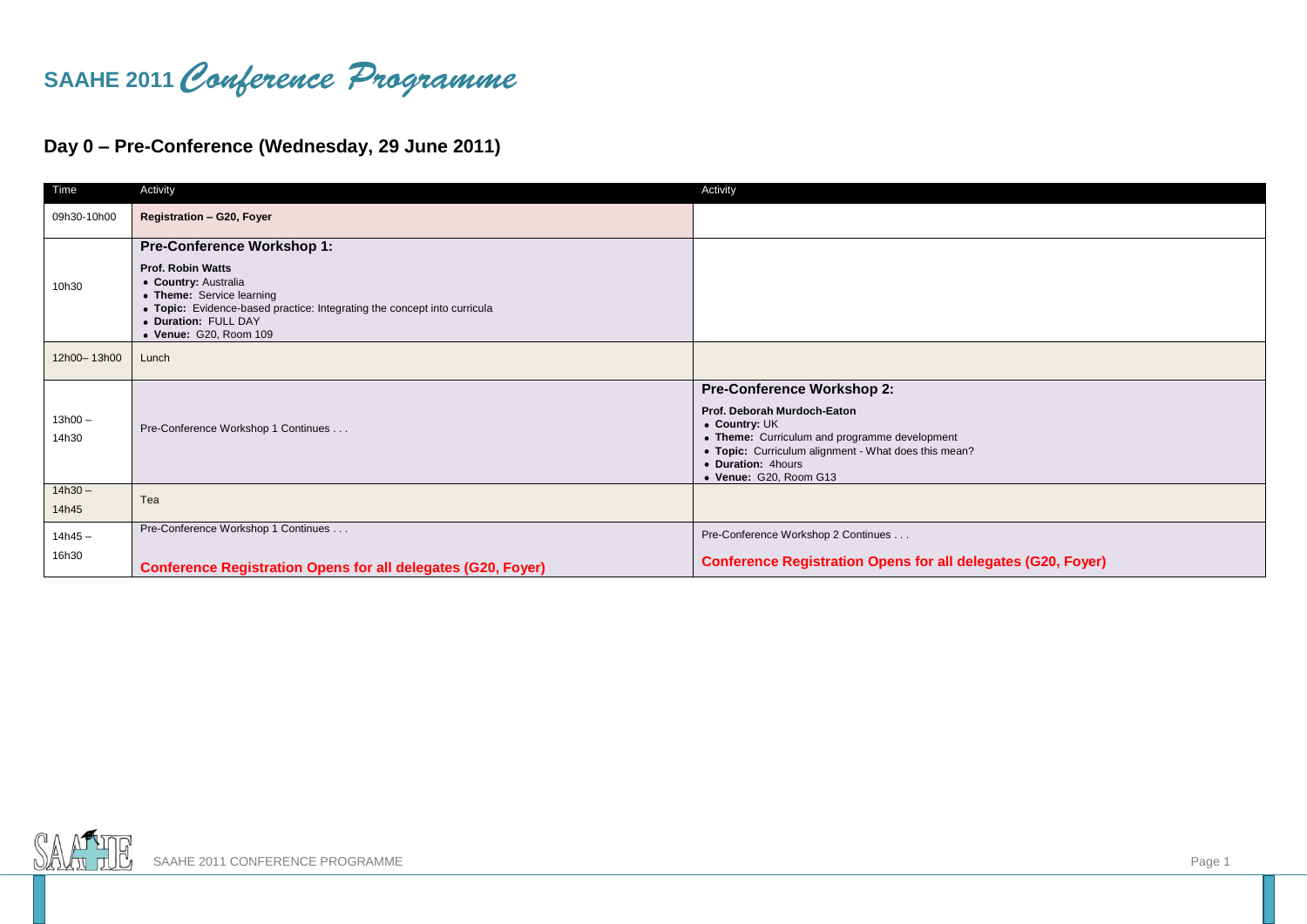## **Day 1 (Thursday, 30 June 2011)**

| Time               | Activity                                                                                                                                                                                                                                                                                                                                                                                                                                                                                                                                                                                 |                                                                                                                                                                                                                                                                                                                                                                                                                                                                                                                                                                                |                                                                                                                                                                                                                                                                                                                                                                                                                                                                                                                                                                                        |                                                                                                                                                                                                                                                                                                                                                                                                                                                                                                                                                                                                       |                                                                                                                                                                                                                                                                                                                                                                                                                                                                                                                                                                                                                          |                           |  |  |  |  |
|--------------------|------------------------------------------------------------------------------------------------------------------------------------------------------------------------------------------------------------------------------------------------------------------------------------------------------------------------------------------------------------------------------------------------------------------------------------------------------------------------------------------------------------------------------------------------------------------------------------------|--------------------------------------------------------------------------------------------------------------------------------------------------------------------------------------------------------------------------------------------------------------------------------------------------------------------------------------------------------------------------------------------------------------------------------------------------------------------------------------------------------------------------------------------------------------------------------|----------------------------------------------------------------------------------------------------------------------------------------------------------------------------------------------------------------------------------------------------------------------------------------------------------------------------------------------------------------------------------------------------------------------------------------------------------------------------------------------------------------------------------------------------------------------------------------|-------------------------------------------------------------------------------------------------------------------------------------------------------------------------------------------------------------------------------------------------------------------------------------------------------------------------------------------------------------------------------------------------------------------------------------------------------------------------------------------------------------------------------------------------------------------------------------------------------|--------------------------------------------------------------------------------------------------------------------------------------------------------------------------------------------------------------------------------------------------------------------------------------------------------------------------------------------------------------------------------------------------------------------------------------------------------------------------------------------------------------------------------------------------------------------------------------------------------------------------|---------------------------|--|--|--|--|
| 07h00-             | Registration -Building G20: Foyer                                                                                                                                                                                                                                                                                                                                                                                                                                                                                                                                                        |                                                                                                                                                                                                                                                                                                                                                                                                                                                                                                                                                                                |                                                                                                                                                                                                                                                                                                                                                                                                                                                                                                                                                                                        |                                                                                                                                                                                                                                                                                                                                                                                                                                                                                                                                                                                                       |                                                                                                                                                                                                                                                                                                                                                                                                                                                                                                                                                                                                                          |                           |  |  |  |  |
| 08h30              |                                                                                                                                                                                                                                                                                                                                                                                                                                                                                                                                                                                          |                                                                                                                                                                                                                                                                                                                                                                                                                                                                                                                                                                                |                                                                                                                                                                                                                                                                                                                                                                                                                                                                                                                                                                                        |                                                                                                                                                                                                                                                                                                                                                                                                                                                                                                                                                                                                       |                                                                                                                                                                                                                                                                                                                                                                                                                                                                                                                                                                                                                          |                           |  |  |  |  |
| $8h30 - 11h00$     | Welcoming and Opening Ceremony (Venue: G20, Room 101):<br>Welcome from SAAHE President, Dr Lionel Green-Thompson<br>Opening Address: Prof Mariette Lowes, Vice-Rector: Teaching-learning (NWU)<br>Introduction to SAAHE 2011, Prof MJ Viljoen (Dean Faculty of Health Sciences)<br>Introduction of the SAAHE distinguished educator, by Prof Wendy McMillan<br>SAAHE distinguished educator Lecture, Prof Athol Kent<br>Plenary: Prof Debbie Murdoch-Eaton - Leeds Institute of Medical Education - Developing enterprising health care professionals. How should we meet the challenge? |                                                                                                                                                                                                                                                                                                                                                                                                                                                                                                                                                                                |                                                                                                                                                                                                                                                                                                                                                                                                                                                                                                                                                                                        |                                                                                                                                                                                                                                                                                                                                                                                                                                                                                                                                                                                                       |                                                                                                                                                                                                                                                                                                                                                                                                                                                                                                                                                                                                                          |                           |  |  |  |  |
| $11h00 -$<br>11h30 | Tea                                                                                                                                                                                                                                                                                                                                                                                                                                                                                                                                                                                      |                                                                                                                                                                                                                                                                                                                                                                                                                                                                                                                                                                                |                                                                                                                                                                                                                                                                                                                                                                                                                                                                                                                                                                                        |                                                                                                                                                                                                                                                                                                                                                                                                                                                                                                                                                                                                       |                                                                                                                                                                                                                                                                                                                                                                                                                                                                                                                                                                                                                          |                           |  |  |  |  |
| $11h30 -$<br>12h30 | Session 1 X 4 papers:<br>Venue: G16, Room G16<br>Theme: Social Accountability:<br>C van Wyk - Social Accountability in<br>research: Paying it forward<br>A Dison - Capability to cure and to<br>$\bullet$<br>care: Developing the capabilities of<br>Paper presentations<br>health professionals to contribute to<br>poverty reduction<br>JE Wolvaardt - More ways than means<br>of social accountability in medical<br>education<br>V Mitchell - Turning theory into<br>practitioner agency using the Human<br>Rights Key                                                               | Sess. 2 X 4 papers:<br>Venue: G20, Room G01<br>Theme: Ethics and Professionalism:<br><b>Teaching and Assessment</b><br>$\bullet$ E Meyer – Health education and<br>gender equality gains: reflecting on<br>our owns community<br>A Louw - Conceptualising the<br>$\bullet$<br>optimal mammogram experience<br>and the role of education in the<br>inception thereof in South Africa<br>Dr A Muianga, Prof R Delport -<br>$\bullet$<br>Spiritual values and clinical practice<br>D Prozesky - Morality in health<br>$\bullet$<br>science education: a historical<br>perspective | Sess. 3 X 4 papers:<br>Venue: G16, Room G17<br>Theme: Post Graduate Training and<br>continuous professional development<br>• H Grobler - Holistic well-being: Guiding<br>postgraduate students during research<br>supervision<br>H Pitout - Short courses vs.<br>postgraduate degrees: Preferences of<br>South African Occupational Therapists<br>F Cilliers - Trajectories of growth<br>$\bullet$<br>towards scholarly teaching: an<br>explanatory framework<br>C Marimo - Possible limiting factors for<br>$\bullet$<br>upgrade of dental therapists to dental<br>surgeons in Zambia | Sess. 4 X 4 papers:<br>Venue: G16, Room G18<br>Theme: Teaching and<br>Learning<br>Dr EC Armstrong - " Morning<br>POEMs (Patient Oriented<br>Evidence that Matters)" -<br>Teaching Point-of -Care, Patient<br>Centred Evidence-Based<br>Medicine (EBM)<br>IF Jacobs - The use of<br>reflective journaling in the<br>training of play therapy students<br>S Fourie - MBCHB3 Selective<br>assignment as applied<br>education and research tool<br>C Stein, B Van Nugteren - "Do<br>emergency medical care<br>student's perceptions of their<br>educational environment predict<br>academic performance?" | Sess. 5 X 3 papers:<br><b>Venue: G20, Room 101</b><br>Theme: Quality assurance (2),<br>Assessment (1) and Teaching<br>and Learning (1)<br>A Vermeulen, M Moeng - The<br>role of quality asssurance in<br>empowering lecturing staff to<br>improve teaching and learning<br>Prof SJH Hendricks -<br><b>Practical Quality Assurance</b><br>Program Development for<br><b>MPH</b> students<br>L Green-Thompson, T<br>Maswanganyi - Does an early<br>OSCE predict future clinical<br>performance?<br>Prof D Malan - School<br>education subject background<br>for teaching and learning of<br>biomechanics at tertiary level | papers<br>$\overline{20}$ |  |  |  |  |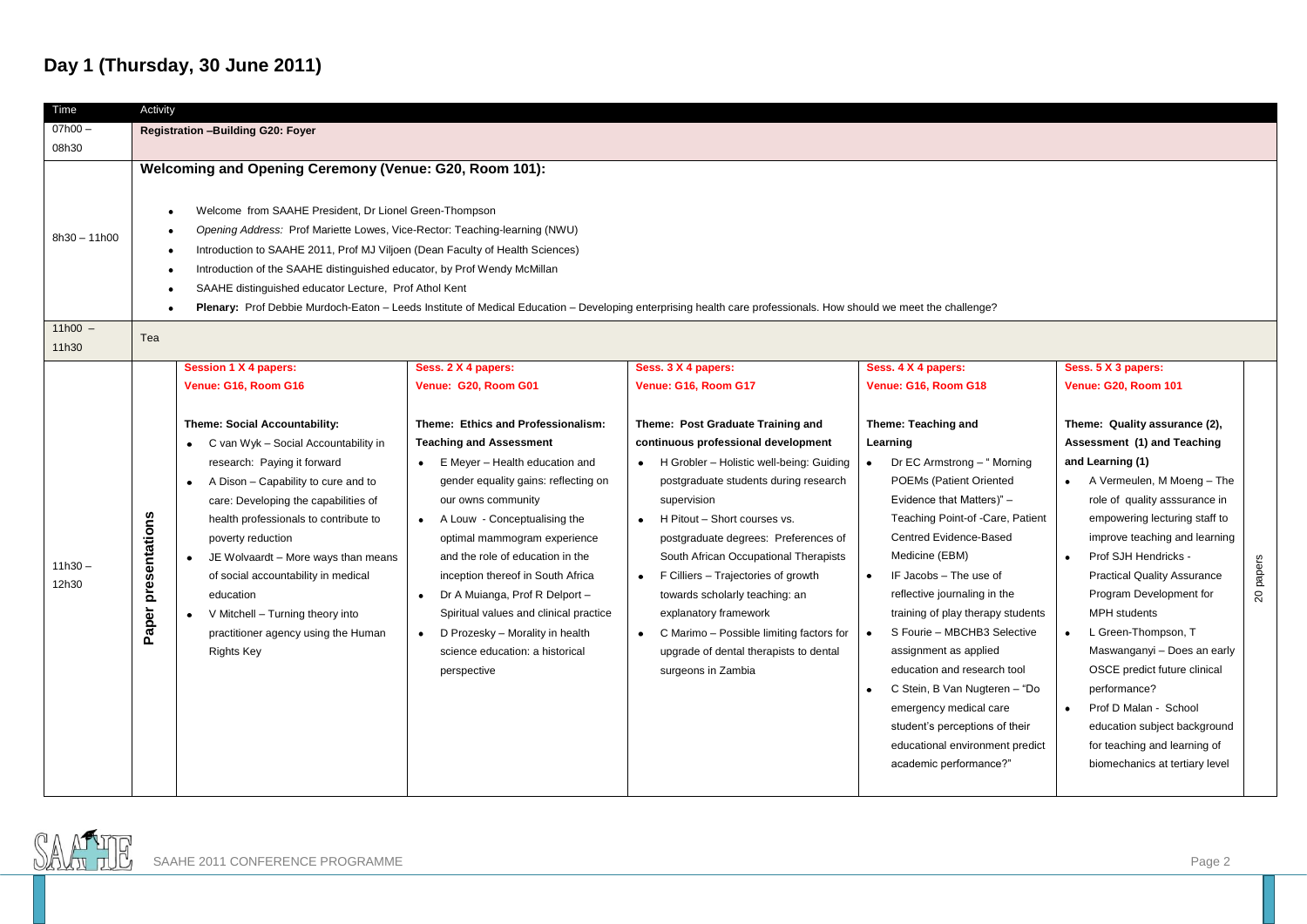|         |               | Sess.1 X 7 posters                              | Sess. 2 X 7posters:                                | Sess. 3 X 7posters:                                        | Sess. 4 X 7 posters:                                                   | Sess. 5 X 7 posters:                                                 | Sess. 6 X 4 posters:                                                   |            |
|---------|---------------|-------------------------------------------------|----------------------------------------------------|------------------------------------------------------------|------------------------------------------------------------------------|----------------------------------------------------------------------|------------------------------------------------------------------------|------------|
|         |               | <b>Venue: 109</b>                               | Venue: G13                                         | Venue: G12                                                 | Venue: G01                                                             | Venue: Window Ground floor                                           | Venu: (Window 2 <sup>nd</sup> floor: Starlight                         |            |
|         |               |                                                 |                                                    |                                                            |                                                                        | (Window of opportunities)                                            | <b>Window</b> )                                                        |            |
|         |               | Theme:                                          | Theme:                                             | Theme:                                                     | Theme:                                                                 |                                                                      | Theme:                                                                 |            |
|         |               | Social<br>$\bullet$<br><b>Accountability:</b>   | E-learning and use of<br>technology in teaching    | • Quality assurance<br>- E Smuts: Using clinical follow-up | <b>Teaching and Learning:</b><br>$\bullet$<br>- M Hugo: Trust students | Theme:<br><b>Curriculum and Programme</b><br>$\bullet$               | • Curriculum and Programme                                             |            |
|         |               | - IP Khumalo, A                                 | and assessment:                                    | visits to inform teaching and                              | as architects of their own                                             | Development:                                                         | Development:                                                           |            |
|         |               | <b>Bonthuys: Facilitating</b>                   | - E Meyer: The use of                              | learning practices in a Clinical                           | learning                                                               | - C Oltmann: Bernstein's                                             | - H Conradie: Rural clinical                                           |            |
|         |               | social accountability                           | social networks to                                 | <b>Skills Centre</b>                                       |                                                                        | 'pedagogic device': a tool for re-                                   | clerkships require an innovative                                       |            |
|         |               | among Psychology                                | provide opportunities for                          |                                                            | - A Barnard: The Integrated                                            | aligning curricula                                                   | curriculum development                                                 |            |
|         |               | students: The                                   | peer learning and                                  | - S Achora: Establishing                                   | <b>Tutorial for Effective</b>                                          |                                                                      | approach.                                                              |            |
|         |               | Phelophepa healthcare<br>train                  | reflection.                                        | guidelines for clinical supervision<br>of student nurses   | <b>Palliative Medicine</b><br><b>Teaching</b>                          | - T Pieterse: Critical thinking in<br>3rd year radiography students. | - A Reinbrech-Schutte: Mentor                                          |            |
|         |               |                                                 | - G Myers: Information                             |                                                            |                                                                        |                                                                      | attributes influencing positive                                        |            |
|         |               | - L du Toit, I Couper, N                        | <b>Literacy Skills Integration</b>                 | - A Cassim, D Prozesky:                                    | - IM Mutwali: Improving                                                | - W Basson, C van Bosch, G                                           | learning experiences at clinics.                                       |            |
|         |               | Sondzaba, M Mngapu:                             | into the GEMP                                      | Perceptions of fourth year medical                         | skills competency of junior                                            | <b>Botha: MBChB Curriculum</b>                                       |                                                                        |            |
|         |               | The Experience Of                               | Curriculum at the                                  | students at Wits about their                               | medical students                                                       | Review: Mental Health and                                            | - A Dreyer, L Du Toit, I Couper,                                       |            |
|         |               | <b>Rural Origin Students</b>                    | University of the                                  | hospital based clinical training                           |                                                                        | Communication, University of                                         | A Gibbs, P Mngapu:                                                     |            |
|         |               | Of The WIRHE<br>Scholarship                     | Witwatersrand Faculty of<br><b>Health Sciences</b> |                                                            | - J Garcia: Improving<br><b>Teaching Skills</b>                        | Limpopo, Medunsa Campus                                              | <b>Expectations Among Existing</b><br><b>Healthcare Workers On The</b> |            |
|         |               | Programme At Wits:                              |                                                    |                                                            |                                                                        | -J Hugo, J Slabbert, P Du Toit,                                      | Role Of The Clinical Associate                                         |            |
|         |               | <b>Enabling And Disabling</b>                   | - D Prozesky, K                                    |                                                            | - S Du Plessis, H Strijdom,                                            | T Marcus, M Louw, Z                                                  |                                                                        |            |
|         |               | Factors                                         | Govender: approaches to                            |                                                            | E Archer, M van Heusden,                                               | Tshabalala, J Sandars, P                                             | - M Louw, J Hugo, P Du Toit, J                                         |            |
|         |               |                                                 | computer-assisted                                  |                                                            | B van Heerden: Teaching                                                | Mahuma: An exhilarating gallop                                       | Sandars, M Bac, T Marcus, J                                            |            |
|         |               | - ML Weyers, AG<br>Herbst: Accredited           | instruction (CAI) at Wits                          |                                                            | spirometry with the<br>PowerLab <sup>®</sup> LabTutor <sup>®</sup>     | into a super complex unknown<br>future: Authentic learning in the    | Slabbert. Z Tshabalala: Finding<br>direction in a complex learning     |            |
|         |               | short course training in                        | - KA Nel, C Tebele, D                              |                                                            | System: The physiology                                                 | <b>BCMP Curriculum</b>                                               | environment                                                            |            |
|         |               | socio economic                                  | Chimbwanda: An                                     |                                                            | experience                                                             |                                                                      |                                                                        |            |
|         |               | development for                                 | investigation into the                             |                                                            |                                                                        | - A Wright: "What do Bachelor                                        | - I Govender - Trials and lessons                                      |            |
| 12h30 – | presentations | student volunteers of                           | implementation of e-                               |                                                            | - D Pretorius, M Hugo, L                                               | of Health Sciences graduates                                         | learnt in establishing a new                                           | 43 posters |
| 13h30   |               | the NWU's Student<br><b>Rag Community</b>       | learning in a Faculty at a<br>rural university     |                                                            | Shweickerdt-Alker. I<br>Treadwell, E Setuki, M                         | do?\" Career and study choices<br>of BHSc gradutes 2006 - 2010       | format for MMED (Family<br>Medicine) - University of                   |            |
|         |               | Service                                         |                                                    |                                                            | Mashoeng, T Mogale, K                                                  |                                                                      | Limpopo - Medunsa campus                                               |            |
|         |               |                                                 |                                                    |                                                            | Mafala. P                                                              | - S Chipamaunga, P Keene:                                            |                                                                        |            |
|         | Poster        |                                                 |                                                    |                                                            | Mashaba: Simulated patient                                             | Review of an undergraduate                                           |                                                                        |            |
|         |               |                                                 |                                                    |                                                            | feedback and unsuspected                                               | medical curriculum at the                                            |                                                                        |            |
|         |               |                                                 |                                                    |                                                            | training needs                                                         | University of the Witwatersrand                                      |                                                                        |            |
|         |               | Theme:<br><b>Service Learning:</b><br>$\bullet$ | Theme:<br><b>Student selection,</b>                | Theme:<br><b>Assessment</b>                                | - B Smuts, D Prozesky:                                                 | - S Chipamaunga, P Keene, T                                          | Theme:<br>• Multi- and inter-disciplinary                              |            |
|         |               | - J Ndimande:                                   | support, retention,                                | - GR Voogt, S Tromp: The                                   | Linking learning success to                                            | Maswanganyi: Improving                                               | teaching and learning:                                                 |            |
|         |               | <b>Suitability of District</b>                  | perception and initiative:                         | Role of Feedback in                                        | educational experiences: a                                             | integration in an undergraduate                                      | - E Archer: The impact of a                                            |            |
|         |               | <b>Hospital for</b>                             | - SN Mbalinda: Improving                           | Assessment.                                                | case study from Wits                                                   | medical curriculum at the                                            | Short course in clinical                                               |            |
|         |               | <b>Community-Based</b>                          | clinical teaching of                               |                                                            |                                                                        | University of Witwatersrand                                          | supervision                                                            |            |
|         |               | Service Learning.                               | undergraduate student                              | - A de Villiers: The                                       |                                                                        |                                                                      |                                                                        |            |
|         |               | - JC Meyer, LA                                  | nurses.                                            | development, implementation<br>and evaluation of a short   |                                                                        |                                                                      | - A Kruger, M Greeff, AG Herbst:<br>Understanding the world of         |            |
|         |               | Mabope, T Ekosse, B                             | - J Steadworthy, AG                                | course in Objective Structured                             |                                                                        |                                                                      | health: a compulsory module for                                        |            |
|         |               | Majaya, S Ngobeni, R                            | Herbst, E Japhta, D                                | <b>Clinical Examination (OSCE)</b>                         |                                                                        |                                                                      | all second year students in the                                        |            |
|         |               | Tshitake: Ward stock                            | Kondos, L Kleynhans,                               | skills                                                     |                                                                        |                                                                      | Faculty of Health Sciences at the                                      |            |
|         |               | management project: A                           | LSteyn, C Visser, M                                |                                                            |                                                                        |                                                                      | <b>North-West University</b>                                           |            |
|         |               | service learning                                | Erasmus: Service learning                          | - C Mwesigwa: Continuous                                   |                                                                        |                                                                      | (Potchefstroom campus)                                                 |            |
|         |               | opportunity for<br>pharmacy students            | and volunteerism: the<br><b>NWU'S Student Rag</b>  | clinical assessment in<br>dentistry within a resource      |                                                                        |                                                                      | - J Hugo, T Marcus, A Bergh, P                                         |            |
|         |               | and nurses                                      | <b>Community Service story</b>                     | constrained environment.                                   |                                                                        |                                                                      | Mookamedi, M Bac, P Van                                                |            |
|         |               |                                                 |                                                    |                                                            |                                                                        |                                                                      | Niekerk, P Pattinson, P                                                |            |
|         |               |                                                 | - P Keene: Student                                 | - M Hugo: Changing                                         |                                                                        |                                                                      | Mkwanazi: Multi Disciplinary                                           |            |
|         |               |                                                 | perceptions of the effect of                       | assessment - uncrease                                      |                                                                        |                                                                      | Learning in Mpumalanga in                                              |            |
|         |               |                                                 | a module in systems<br>thinking on their approach  | student engagement                                         |                                                                        |                                                                      | Maternal and Child Health and<br><b>Community Oriented Primary</b>     |            |
|         |               |                                                 | to problem solving                                 |                                                            |                                                                        |                                                                      | Health Care (COPC)                                                     |            |
|         |               |                                                 |                                                    |                                                            |                                                                        |                                                                      |                                                                        |            |

SAAHE 2011 CONFERENCE PROGRAMME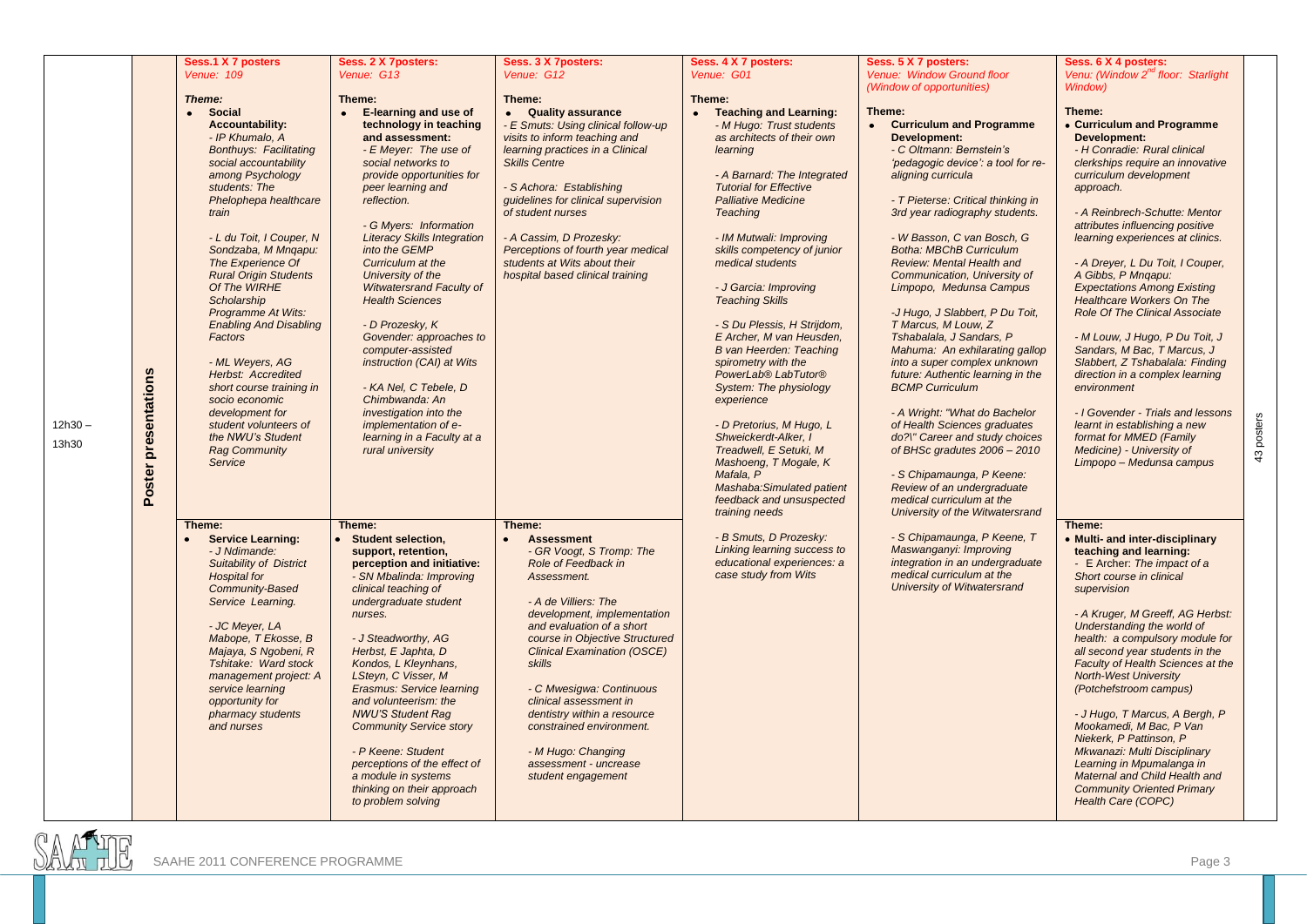|                    |                                                      | Theme:                                         | Post-graduate training and<br><b>Continuous Professional</b><br>Development:<br>- M Alperstein: Integrating<br><b>Primary Health Care</b><br>principles in clinical teaching<br>- F Madzimbamuto:<br><b>Comparison between MMed</b><br>[Anaesthesia] programmes in<br><b>SADC</b> |                                                                                                                                                                                    |                                                                                                                                                                                             |                                                                                                                                                                                                      |                                                                                                                                                                                                                                          |                                                                                                                                                                                                                                        |                      |
|--------------------|------------------------------------------------------|------------------------------------------------|-----------------------------------------------------------------------------------------------------------------------------------------------------------------------------------------------------------------------------------------------------------------------------------|------------------------------------------------------------------------------------------------------------------------------------------------------------------------------------|---------------------------------------------------------------------------------------------------------------------------------------------------------------------------------------------|------------------------------------------------------------------------------------------------------------------------------------------------------------------------------------------------------|------------------------------------------------------------------------------------------------------------------------------------------------------------------------------------------------------------------------------------------|----------------------------------------------------------------------------------------------------------------------------------------------------------------------------------------------------------------------------------------|----------------------|
| $13h30 -$<br>14h30 | Lunch                                                |                                                |                                                                                                                                                                                                                                                                                   |                                                                                                                                                                                    |                                                                                                                                                                                             |                                                                                                                                                                                                      |                                                                                                                                                                                                                                          |                                                                                                                                                                                                                                        |                      |
| $14h30 -$<br>16h30 | Intra-conference<br>workshops                        | (Run Parallel)                                 | Sess. 1, X 1, W/S<br>Dr. Stephen Walsh<br>• Country: South Africa<br>• Theme: Teaching and<br>learning<br>• Topic: Concept maps and<br>cognition<br>• Duration: 2h<br>• Venue: NW 118                                                                                             | Sess. 2, X 1, W/S<br><b>Prof. Robin Watts</b><br>• Country: Australia<br>• Theme: Service<br>learning<br>• Topic: To be<br>confirmed<br>• Duration 2h<br>• Venue: G20, Room<br>G13 | Sess. 3, X 1, W/S<br>Dr. Jack Boulet<br>• Country: US<br>• Theme: Assessment<br>• Topic: Setting standards<br>for simulation-based<br>exercises<br>• Duration: 2h<br>• Venue: G20, Room 101 | Sess. 4, X 1 W/S<br>• Prof Deborah Murdoch-Eaton<br>• Country: UK<br>• Theme: Assessment<br>• Topic: Effective feedback: why,<br>how & how not to do it?<br>• Duration: 2h<br>• Venue: G20, Room 109 | Sess. 5, X 1 W/S<br>• Prof. Dianne Manning<br>• Country: South Africa<br>• Theme: Service learning<br>• Topic: Communities of<br>practice: What are they<br>and why should we care?<br>• Duration: 2h<br>• Venue: G01 (Building<br>G(20) | Sess. 6, X 1 W/S<br>Mrs. Alida Naude and dr. Anne-<br><b>Marie Wium</b><br>• Country: South Africa<br>• Theme: Ethics and<br>professionalism<br>• Topic: Student centred learning<br>guide<br>• Duration: 2h<br>• Venue: G20, Room G12 | workshops<br>$\circ$ |
| 17h30              |                                                      | Welcome Cocktail Function - NWU Sports Village |                                                                                                                                                                                                                                                                                   |                                                                                                                                                                                    |                                                                                                                                                                                             |                                                                                                                                                                                                      |                                                                                                                                                                                                                                          |                                                                                                                                                                                                                                        |                      |
| 19h00              | SAAHE Council Meeting - Boardroom NWU Sports Village |                                                |                                                                                                                                                                                                                                                                                   |                                                                                                                                                                                    |                                                                                                                                                                                             |                                                                                                                                                                                                      |                                                                                                                                                                                                                                          |                                                                                                                                                                                                                                        |                      |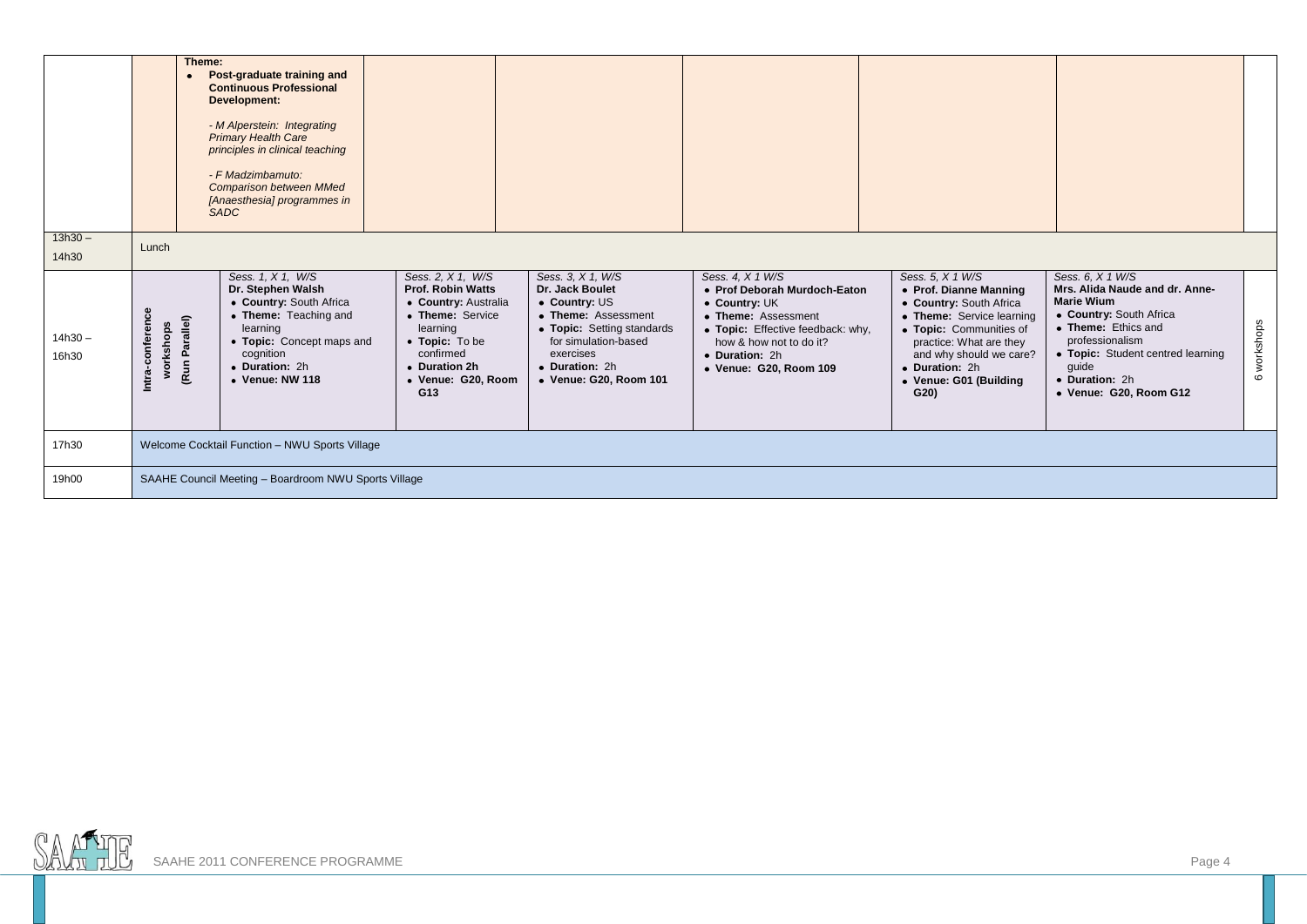#### **Day 2 (Friday, 1 July 2011)**

| Time               | Activity                                                                                                                                                                                                                                                                                                                                                                                       |                                                                                                                                                                                                                                                                                                                                                                                                                                                                                                                                                                                             |                                                                                                                                                                                                                                                                                                                                                                                                                                                                                                                                                |                                                                                                                                                                                                                                                                                                                                                                                                                                                                                                                                                                                                                                                                                  |                                                                                                                                                                                                                                                                                                                                                                                                                                                                                                                                                                                                                                | Totals    |  |  |  |  |
|--------------------|------------------------------------------------------------------------------------------------------------------------------------------------------------------------------------------------------------------------------------------------------------------------------------------------------------------------------------------------------------------------------------------------|---------------------------------------------------------------------------------------------------------------------------------------------------------------------------------------------------------------------------------------------------------------------------------------------------------------------------------------------------------------------------------------------------------------------------------------------------------------------------------------------------------------------------------------------------------------------------------------------|------------------------------------------------------------------------------------------------------------------------------------------------------------------------------------------------------------------------------------------------------------------------------------------------------------------------------------------------------------------------------------------------------------------------------------------------------------------------------------------------------------------------------------------------|----------------------------------------------------------------------------------------------------------------------------------------------------------------------------------------------------------------------------------------------------------------------------------------------------------------------------------------------------------------------------------------------------------------------------------------------------------------------------------------------------------------------------------------------------------------------------------------------------------------------------------------------------------------------------------|--------------------------------------------------------------------------------------------------------------------------------------------------------------------------------------------------------------------------------------------------------------------------------------------------------------------------------------------------------------------------------------------------------------------------------------------------------------------------------------------------------------------------------------------------------------------------------------------------------------------------------|-----------|--|--|--|--|
| 7h30 - 8h30        | Café conversations: (Venue: G20, Room G01)<br>Registration Day 2 - Building G20, Foyer<br>δme<br>Prof Cilas Wilders (Director of the Institute of Biokinetics, NWU Potchefstroom Campus) – Balance between dependent and independent health: are we on the<br>right track in education?                                                                                                        |                                                                                                                                                                                                                                                                                                                                                                                                                                                                                                                                                                                             |                                                                                                                                                                                                                                                                                                                                                                                                                                                                                                                                                |                                                                                                                                                                                                                                                                                                                                                                                                                                                                                                                                                                                                                                                                                  |                                                                                                                                                                                                                                                                                                                                                                                                                                                                                                                                                                                                                                |           |  |  |  |  |
| $8h30 -$<br>10h30  | Plenary: (Venue: G20, Room 101)<br>Prof Charles Boelen - International consultant in health systems and personnel - Social Accountability: The mark of excellence in health professional education.<br>Tw<br>$\bullet$<br>Prof Robin Watts - Foundation Professor of Nursing at Curtin University of Technology - Evidence Based Practice: How can we facilitate student learning<br>$\bullet$ |                                                                                                                                                                                                                                                                                                                                                                                                                                                                                                                                                                                             |                                                                                                                                                                                                                                                                                                                                                                                                                                                                                                                                                |                                                                                                                                                                                                                                                                                                                                                                                                                                                                                                                                                                                                                                                                                  |                                                                                                                                                                                                                                                                                                                                                                                                                                                                                                                                                                                                                                |           |  |  |  |  |
| $10h30 -$<br>11h00 | Tea                                                                                                                                                                                                                                                                                                                                                                                            |                                                                                                                                                                                                                                                                                                                                                                                                                                                                                                                                                                                             |                                                                                                                                                                                                                                                                                                                                                                                                                                                                                                                                                |                                                                                                                                                                                                                                                                                                                                                                                                                                                                                                                                                                                                                                                                                  |                                                                                                                                                                                                                                                                                                                                                                                                                                                                                                                                                                                                                                |           |  |  |  |  |
| $11h00 -$<br>12h00 | presentations<br>aper<br>o.                                                                                                                                                                                                                                                                                                                                                                    | sess.1 X 4 papers:<br>Venue: G16, Room G16<br>Theme: Student selection, support,<br>retention, perception and initiative<br>M De Villiers - Tutoring scientific subject<br>matter in students' mother tonque<br>MYH Abdelrahman - Accreditation<br>$\bullet$<br>systems of Medical Schools, Sudan<br><b>Medical Council Experience</b><br>M Van der Merwe - Awareness of<br>competencies of emotional intelligence in<br>post-graduate students aimed at<br>motivation and retention<br>A Adebesin - Student assessment<br>$\bullet$<br>feedback session: Our challenges and<br>experiences | sess.2 X 4 papers:<br>Venue: G16, Room G18<br>Theme: Service Learning (2) & Curriculum<br>and Programme Development (2)<br>L Wilson - The challenges of universities in<br>becoming engaged institutions<br>H Julie – Cracking the nut of service-<br>$\bullet$<br>learning in nursing<br>S Mthembu - Introducing Case-based<br>$\bullet$<br>Learning in Decentralised Nursing<br>Programme<br>I Govender - Trials and lessons learnt in<br>establishing a new format for MMED<br>(Family Medicine) - University of Limpopo,<br>Medunsa Campus | sess.3 X 4 papers:<br><b>Venue: G20, Room 101</b><br>Theme: E-learning and use of technology in<br>teaching and assessment (3) & Multi- and<br>inter-disciplinary teaching and learning (1):<br>• U Useh - Inter-professional education &<br>collaboration towards improving employability<br>skills: an experience from two faculties at<br>North-West University, Mafikeng Campus,<br>South Africa<br>M Rowe – Using online social networks to<br>facilitate clinical and ethical reasoning<br>A Botha, I Maboye - Blackboard Training<br>Initiative: Faculty of Health Sciences,<br>University of Limpopo, Medunsa Campus<br>G Sinombe - E-learning: Student's<br>perspective | sess.4 X 4 papers:<br>Venue: G20, Room G01<br>Theme: Curriculum and Programme<br>Development<br>B Smuts, D Prozesky - Effects of curriculum<br>change on medical graduates' internship<br>performance<br>G Botha - Is curriculum review a bit like<br>$\bullet$<br>open heart surgery?<br>L Green-Thompson, T Maswanganyi, P<br>$\bullet$<br>McInerney - Final Year Medical Student'<br>Experiences of the GEMP at Wits<br>M De Villiers, F Cilliers, N Herman, F<br>$\bullet$<br>Coetzee, K Von Presentin, M Van Heusden<br>- Exploring the influence of a module in<br>teaching and learning on family physician<br>trainees | 16 papers |  |  |  |  |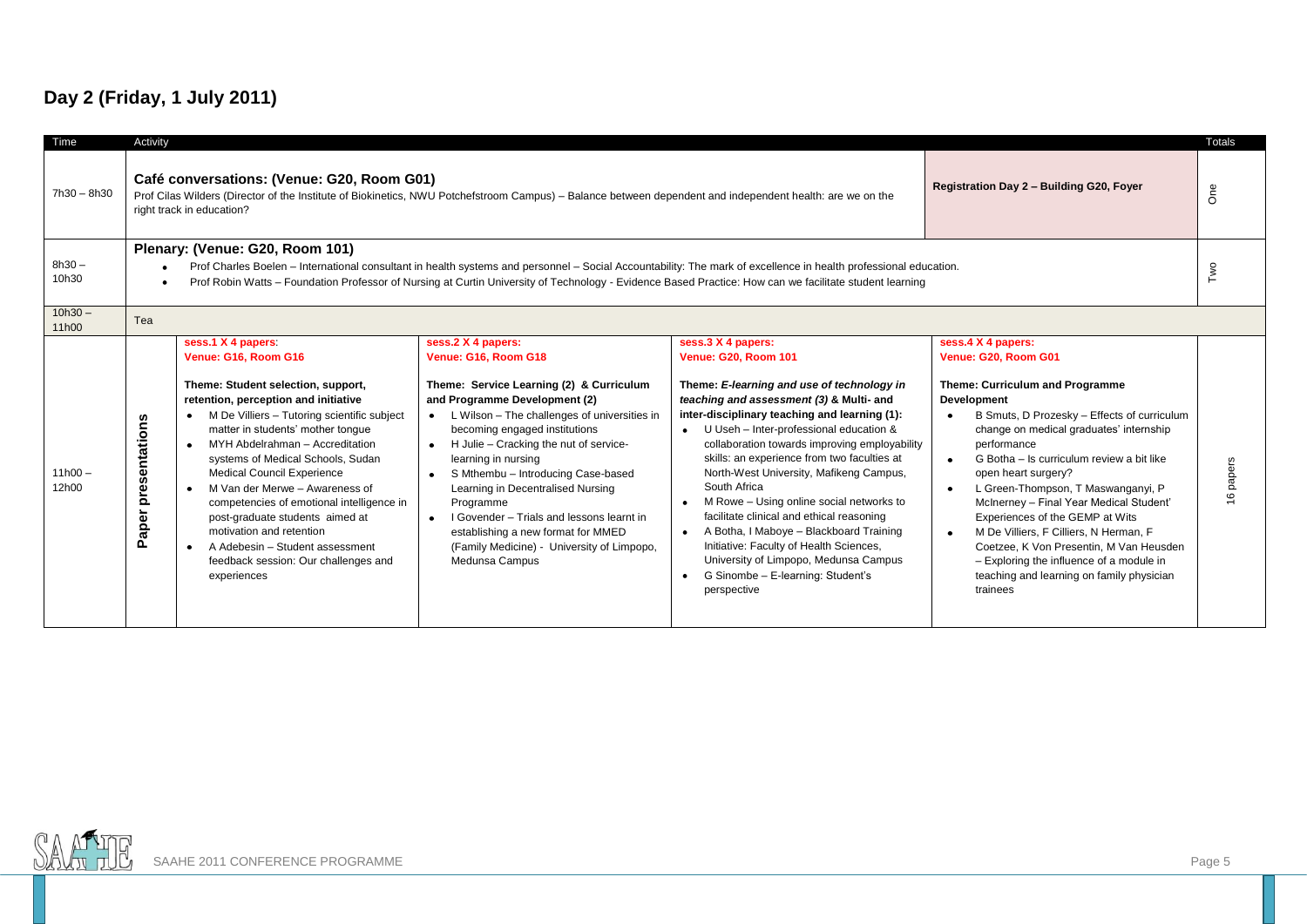|                    |                                                                                                                                                                                                                                                                                                                                                                                                    | sess.5 X 4 papers:                                                                                                                                                                                                                                                                                                                                                                                                                                                                                                                                                                                                                                                                                                                  |                                                                                                                                         | sess.6 X 5 papers:                                                                                                                                                                                                   |                                                                                                                                                                                                                                                                                                                                                                                                                                                            |                                                                                                                                                                                                                                                                                                                                                                                                                                                      | sess.7 X 4 papers                                                                                                                                                                                                                                                                                                           | sess.8 X 4 papers                                                                                                                                                                                                                                                                                                                                                                                                                                                                                                                                                                                                                                                                  |             |           |
|--------------------|----------------------------------------------------------------------------------------------------------------------------------------------------------------------------------------------------------------------------------------------------------------------------------------------------------------------------------------------------------------------------------------------------|-------------------------------------------------------------------------------------------------------------------------------------------------------------------------------------------------------------------------------------------------------------------------------------------------------------------------------------------------------------------------------------------------------------------------------------------------------------------------------------------------------------------------------------------------------------------------------------------------------------------------------------------------------------------------------------------------------------------------------------|-----------------------------------------------------------------------------------------------------------------------------------------|----------------------------------------------------------------------------------------------------------------------------------------------------------------------------------------------------------------------|------------------------------------------------------------------------------------------------------------------------------------------------------------------------------------------------------------------------------------------------------------------------------------------------------------------------------------------------------------------------------------------------------------------------------------------------------------|------------------------------------------------------------------------------------------------------------------------------------------------------------------------------------------------------------------------------------------------------------------------------------------------------------------------------------------------------------------------------------------------------------------------------------------------------|-----------------------------------------------------------------------------------------------------------------------------------------------------------------------------------------------------------------------------------------------------------------------------------------------------------------------------|------------------------------------------------------------------------------------------------------------------------------------------------------------------------------------------------------------------------------------------------------------------------------------------------------------------------------------------------------------------------------------------------------------------------------------------------------------------------------------------------------------------------------------------------------------------------------------------------------------------------------------------------------------------------------------|-------------|-----------|
|                    |                                                                                                                                                                                                                                                                                                                                                                                                    | <b>Venue: G20, Room 101</b>                                                                                                                                                                                                                                                                                                                                                                                                                                                                                                                                                                                                                                                                                                         |                                                                                                                                         | Venue: G16, Room G16                                                                                                                                                                                                 |                                                                                                                                                                                                                                                                                                                                                                                                                                                            |                                                                                                                                                                                                                                                                                                                                                                                                                                                      | Venue: G20, Room G01                                                                                                                                                                                                                                                                                                        |                                                                                                                                                                                                                                                                                                                                                                                                                                                                                                                                                                                                                                                                                    |             |           |
| $12h00 -$<br>13h00 | presentations<br>Paper                                                                                                                                                                                                                                                                                                                                                                             | <b>Theme: Service Learning</b><br>M van der Merwe - The Conservation of<br>$\bullet$<br>Resources model applied to service<br>learning and research in Health Science<br>education<br>JC Meyer, V Chauke, TA Mashele, T<br>$\bullet$<br>Motubatse, H Sithole - Research<br>module for pharmacy students:<br>Developing an information leaflet for<br>patients attending an antiretroviral<br>treatment (ART) clinic for the first time<br>S Hoosain - Laying the foundation for<br>٠<br>service learning: A case example - The<br>Center for Child Youth and Family<br><b>Studies</b><br>Dr S Snyman - A community service<br>$\bullet$<br>learning approach to de-stigmatise<br>students perceptions about psychiatric<br>patients |                                                                                                                                         | perception and initiative<br>$\bullet$<br>for a Masters programme<br>$\bullet$<br>$\bullet$                                                                                                                          | Theme: Student selection, support, retention,<br>• S Kornick, G Wolvaardt, K Thiers - Are we<br>successful when all the students leave?<br>H Grobler - Optimum utilisation of a holistic<br>selection programme for students applying<br>LA Mabope - Factors Influencing Academic<br>Failure of Failure the BPharm Sudents:<br>University of Limpopo, Medunsa Campus<br>JE Howse - Diagnostic assessment of MB<br>ChB II students with academical problems | <b>Theme: Assessment</b><br>D Manning, T Maswanganyi, D Prozesky -<br>Students' approaches to learning disciplines<br>in an integrated curriculum<br>F Cilliers - Ready for the catwalk? By what<br>criteria should a new model be judged?<br>C Brand - Reviewing Assessment to<br>Promote Medical Student Engagement in<br>Basic Sciences to Cure And Care Better<br>L Green-Thompson - Update n students'<br>response to an observed clinical exam |                                                                                                                                                                                                                                                                                                                             | Venue: G16, Room G18<br>Theme: Teaching and Learning<br>Prof R Delport - Co-operative learning<br>$\bullet$<br>during CPR skills training<br>D Cameron - Nurse-Initiation and<br>$\bullet$<br>Maintenance of patients on Antiretroviral<br>Therapy in South Africa: An Exploration of<br>Key Barriers and Enablers of clinical<br>competence.<br>JO Olowoyo, BE Pelle - Inter-disciplinary<br>$\bullet$<br>learning and teaching can enhance student<br>understanding of <i>pollution</i> and health<br>course<br>CHM Bloem - Towards a model of<br>$\bullet$<br>experiential learning as contributor to<br>effective teaching and learning in a<br>postgraduate Masters programme |             | 16 papers |
| $13h00 -$<br>14h00 |                                                                                                                                                                                                                                                                                                                                                                                                    | Lunch (SAAHE AGM)                                                                                                                                                                                                                                                                                                                                                                                                                                                                                                                                                                                                                                                                                                                   |                                                                                                                                         |                                                                                                                                                                                                                      |                                                                                                                                                                                                                                                                                                                                                                                                                                                            |                                                                                                                                                                                                                                                                                                                                                                                                                                                      |                                                                                                                                                                                                                                                                                                                             |                                                                                                                                                                                                                                                                                                                                                                                                                                                                                                                                                                                                                                                                                    |             |           |
| 14h00-<br>16h00    | Sess. 1, X 1, W/S<br>Sess. 2 X 1 W/S<br>Dr. Scarpa Schoeman<br>Dr. Alida Herbst<br>workshops<br>• Country: South Africa<br>• Theme: Assessment<br>professionalism<br>• Topic: Standard setting in<br>arallel)<br>healthcare education - a<br><b>ვ</b><br>crucial consideration<br>onferend<br>(Run Pa<br>health education<br>• Duration: 2h<br>• Duration: 2h<br>• Venue: NW 118<br>შ<br>ზ<br>İntr |                                                                                                                                                                                                                                                                                                                                                                                                                                                                                                                                                                                                                                                                                                                                     | • Country: South Africa<br>• Theme: Ethics and<br>• Topic: Using the movie<br>'Wit' as reflective practice in<br>• Venue: G20, Room G12 | Sess. 3 X 1 W/S<br>Dr. Charles Boelen<br>• Country: France<br>• Theme: Social accountability<br>• Topic: What is social<br>accountability and how can it be<br>measured?<br>• Duration: 2h<br>• Venue: G20, Room 109 |                                                                                                                                                                                                                                                                                                                                                                                                                                                            | <b>Sess. 4 X 1 W/S</b><br>Dr. David Taylor<br>• Country: UK<br>• Theme: Teaching and<br>learning<br>• Topic: Making use of Adult<br><b>Learning Theories</b><br>• Duration: 2h<br>• Venue: G20, Room G13                                                                                                                                                                                                                                             | <b>Sess. 5 X 1 W/S</b><br>Dr. Nombulelo Phewa<br>• Country: South Africa<br>• Theme: Curriculum and<br>program development<br>• Topic: Towards the<br>development of an<br>integrated problem-based<br>learning programme for<br><b>Basic Pharmcist's</b><br>Assistants (NQF 3)<br>• Duration: 2h<br>• Venue: G20, Room G01 | Sess. 6 X 1 W/S<br><b>Prof. Ina Treadwell</b><br>• Country: South Africa<br>• Theme: Teaching and<br>learning<br>• Topic: Clinical teaching:<br>balancing the domains<br>• Duration: 2h<br>• Venue: G20, Room 101                                                                                                                                                                                                                                                                                                                                                                                                                                                                  | 5 workshops |           |
| 16h15              | DEPART FOR SOCIAL FUNCTION AT NOOITGEDACHT - VREDEFORT DOME AREA                                                                                                                                                                                                                                                                                                                                   |                                                                                                                                                                                                                                                                                                                                                                                                                                                                                                                                                                                                                                                                                                                                     |                                                                                                                                         |                                                                                                                                                                                                                      |                                                                                                                                                                                                                                                                                                                                                                                                                                                            |                                                                                                                                                                                                                                                                                                                                                                                                                                                      |                                                                                                                                                                                                                                                                                                                             |                                                                                                                                                                                                                                                                                                                                                                                                                                                                                                                                                                                                                                                                                    |             |           |
| $17H30 -$<br>21H00 | <b>CONFERENCE SOCIAL - STAR GAZING IN THE VREDEFORT DOME WORLD HERITAGE SITE</b>                                                                                                                                                                                                                                                                                                                   |                                                                                                                                                                                                                                                                                                                                                                                                                                                                                                                                                                                                                                                                                                                                     |                                                                                                                                         |                                                                                                                                                                                                                      |                                                                                                                                                                                                                                                                                                                                                                                                                                                            |                                                                                                                                                                                                                                                                                                                                                                                                                                                      |                                                                                                                                                                                                                                                                                                                             |                                                                                                                                                                                                                                                                                                                                                                                                                                                                                                                                                                                                                                                                                    |             |           |